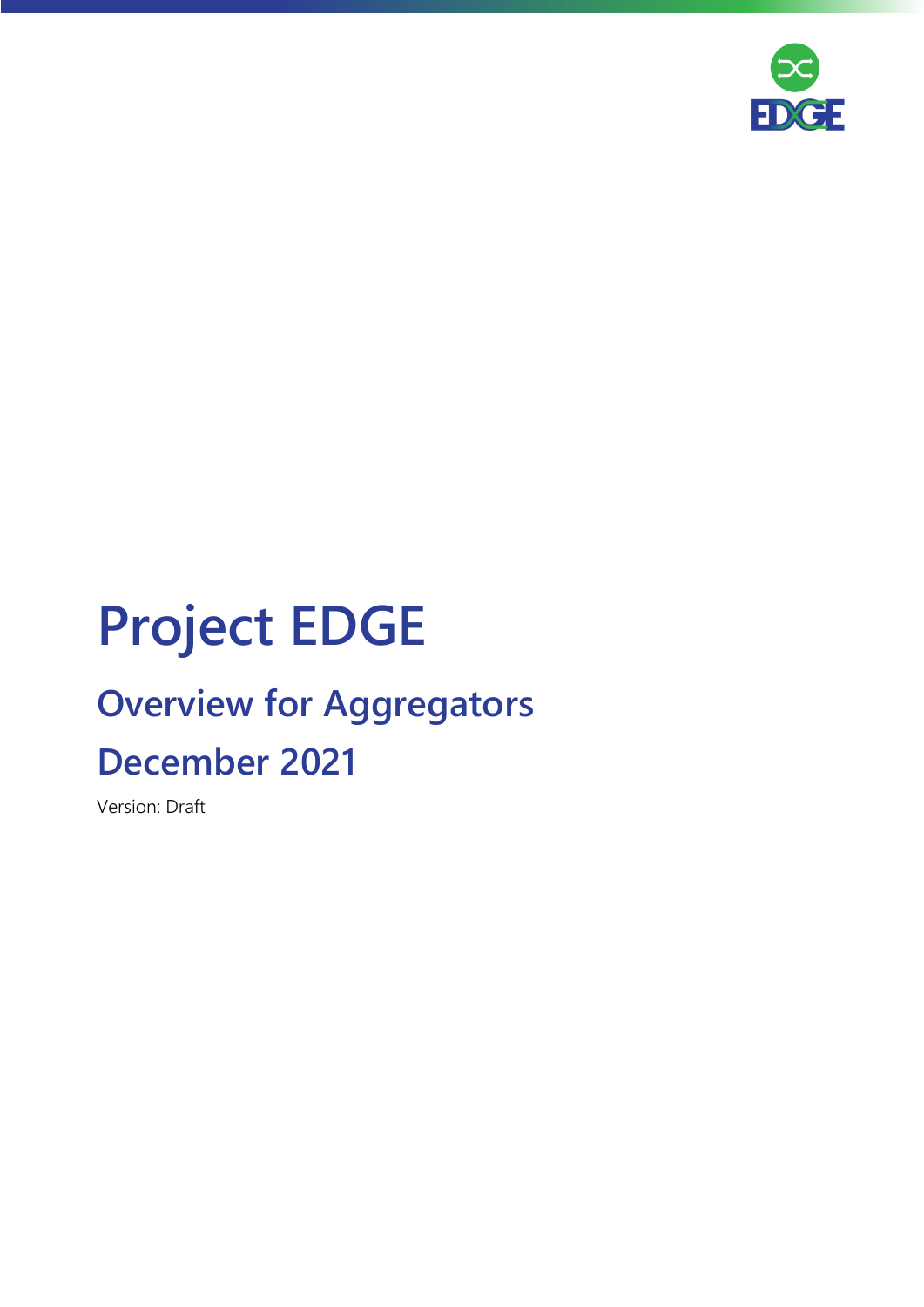Project EDGE (Energy Demand and Generation Exchange) is seeking two additional Aggregators to participate in this world-first proof-of-concept DER Marketplace trial. The trial is a collaboration between the Australian Energy Market Operator (AEMO), AusNet Services and Mondo, with funding from the Australian Renewable Energy Agency (ARENA).

### **What is Project EDGE?**

Project EDGE is a practical trial testing the capability for DER to deliver wholesale market and local network support services within the limits of a local distribution network via a DER Marketplace in an efficient, scalable and secure way.

The trial will take place off-market, with focus on the Victorian area of Hume, within AusNet Service's jurisdiction.

Within EDGE, the Aggregators' role will be to coordinate their fleet of consumer-owned DER to bid on, and deliver services to the wholesale market and local network while remaining within the prescribed dynamic operating envelopes. The bids, offers and service delivery verification will be completed through Project EDGE's DER Marketplace – a decentralised data exchange hub.

Being an off-market trial (not integrated with AEMO market operation systems<sup>1</sup>), settlement will be simulated without real dollars being exchanged between trial participants. This does not prohibit aggregators from rewarding their customers for participation in the trial.





#### **What does Project EDGE aim to achieve?**

Project EDGE aims to achieve the following objectives:

1. Demonstrate how DER fleets could participate in existing and future wholesale energy markets at scale.

<sup>1</sup> Se[e https://aemo.com.au/energy-systems/market-it-systems/nem-guides/nemde-queue-service.](https://aemo.com.au/energy-systems/market-it-systems/nem-guides/nemde-queue-service)